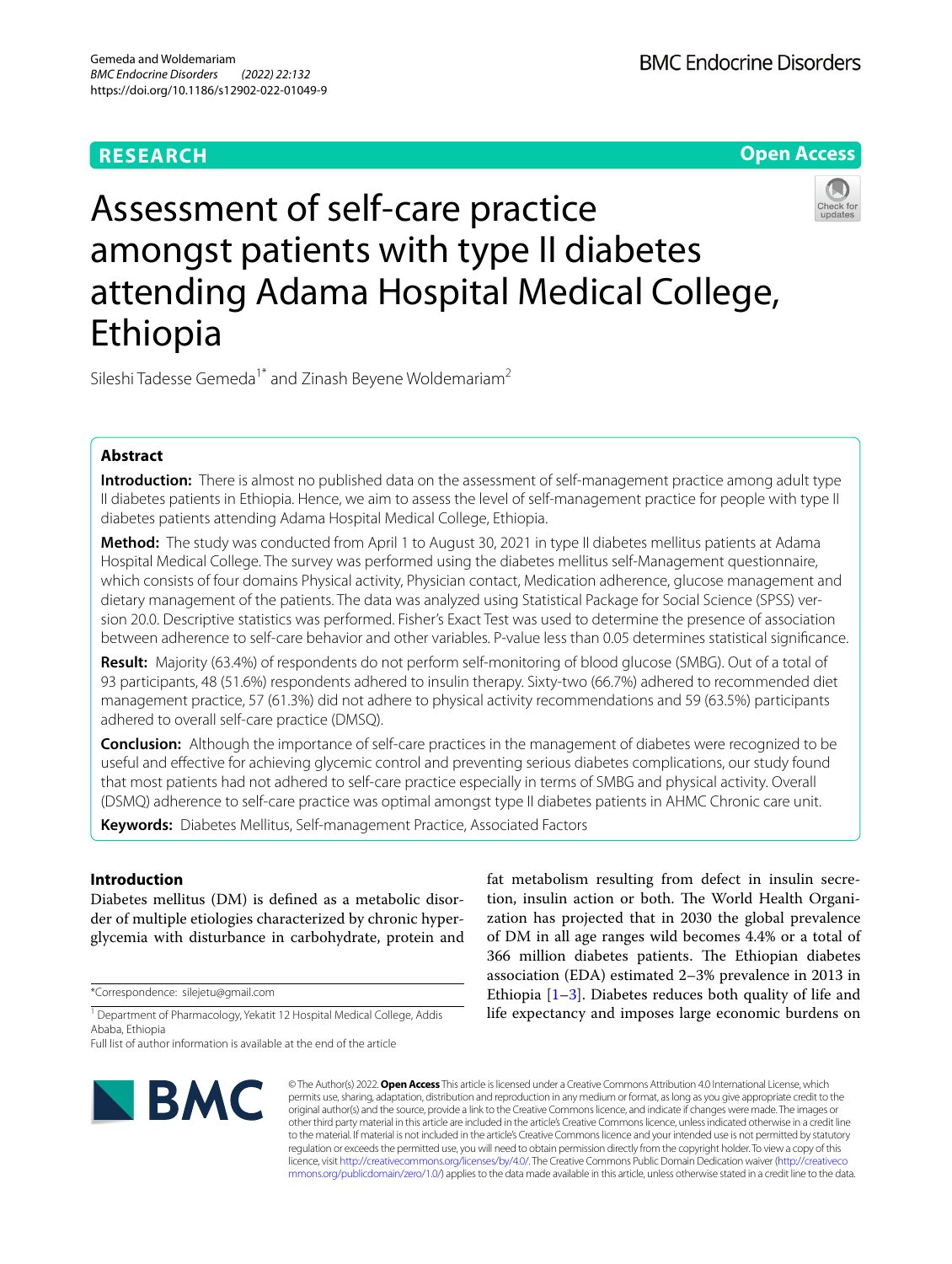individuals and on national health care systems directly or indirectly [\[4](#page-9-2)].

Acute and Long-term complications of diabetes can be reduced by following ongoing patient self-managements. Efective diabetes self-care can be achieved using the following actions: lifestyle modifcation, diet control, regular physical exercise, smoking cessation, weight reduction, self-blood glucose monitoring, medication adherence and foot care are efective treatments for improving diabetes consequences; so that self-care behavior adherence and patient education are the frst steps in helping patients to better care and manage their disease [\[3](#page-9-1)[–7\]](#page-9-3). About 95% of diabetes treatment depends on self-care behaviors regardless of the type of diabetes and similarly the patients and their families accomplish the self-care, hence diabetes patients must correct their behavior like adherence to prescribed medication, diet control, and changes to physical activity especially for older patients to prevent diabetes complications, which may be potentially lethal  $[8, 9]$  $[8, 9]$  $[8, 9]$ . Therefore, this study was aimed to identify personal perceptions of diabetes patients towards self-care behaviors.

Diferent studies done in diferent countries showed that Self-reported adherence to medication was low. A cross sectional study was done on physical activity and reported barriers to activity among type II diabetes patients in United Arab Emirates, Jimma University and Arba Minch (Ethiopia) and the result of the study showed that of the 390 patients recruited, only 25% reported an increase in their physical activity levels following the diagnosis of diabetes and only 3% reported physical activity levels that meet the recommended guidelines [[10](#page-9-6)[–18](#page-9-7)]. Since there is no research on diabetes self-care management practice in Adama, we hope that our study will provide better solutions for the patients, the health professionals, and the governmental and non-governmental health facilities.

### **Methods**

### **Study area and sampling**

The study was conducted from April 1 to August 30, 2021 in Adama Hospital medical college located in Adama Town. Adama is located at 99 km away from the capital city of Ethiopia, Addis Ababa, to the east. According to the central statistical agency report in 2007 E.C, the town has a total population of 341,796 (male 170,838 and female 170,953). The information from Adama town health Bureau shows that currently the town has 1 governmental Medical college hospital, 7 government health centers, 4 private Hospital, 94 private clinics with diferent level of which 17 special privet clinics, 4 Non-Governmental clinics and 108 drug store and Pharmacies. The college hospital, AHMC, has catchment population

of about 5.2 million serving as referral hospital for all nearby district hospitals and the adjacent regions. Currently the hospital provides a service for 106 type II Diabetes patients. A cross-sectional study design was used and data was collected by using semi-structured questionnaire through face to face interview. Source populations were all type II diabetes who visited AHMC for diabetes follow-up care. Study subjects were those aged, 18 years and older diagnosed with type II diabetes who visited the hospital at the time of data collection period and fulflls eligibility criteria. Before starting the data collection, questionnaires were prepared in English and translated into Amharic and translated back into English to check its consistency. The Amharic versions were used for data collection after pretesting on 5% (9 patients) of the actual sample size in AHMC type II diabetes. One clinical pharmacy, one nurse for data collection and one medical doctor (MD) working in the hospital for supervision were given orientation before data collection. During the study period the efect of diferent factors afecting self-glucose management practice, dietary control practice, medication adherence practice, physical exercise practice, physician contact practice, and overall practice were assessed. Continuous follow up and supervision was made by the principal investigators throughout the data collection period. The data was analyzed by Statistical Package for Social Science (SPSS) version 20.0. Descriptive statistics was used for most variables; a Fischer Exact Analysis was employed to determine the presence of association between adherences to self-care behavior with other variables at P-value less than 0.05.

#### **Sample size determination**

Sample size was determined by using single population proportion.

*n*= $(Z1 - \alpha/2)^2$  p  $p \qquad (1-p)/d^2 = (1.96)^{2*}0.49(1-0.49)$  $(0.05)^2$  = 384, Where: *n* = the required sample size.

 $Z$  = the standard normal deviation, set at 1.96 (for 95% confidence interval),  $P =$ prevalence of poor selfcare behaviors toward diabetes =  $49\%$ , d = the margin of error (precision) = 5%. The final sample size was determined as follows by using the following correction / reduction formula for the estimated Sample size < 10,000 as a following:  $nf = ni/(1 + ni/N)$ , Where:  $nf$  The final sample size, ni = Initial sample size 384,  $N$ = Estimated total sample size of T2DM patient = 106, nf = 384/  $(1+384/106)$  = 83.08, Considering a 10% non-response rate, the total sample size was:

 $10/100*83 = 8.3 + 83 = 91.3$ . So, by adding nonresponse rate to the fnal simple size it gives 91.3. Hence, 93 Type II diabetes patients were included in this study.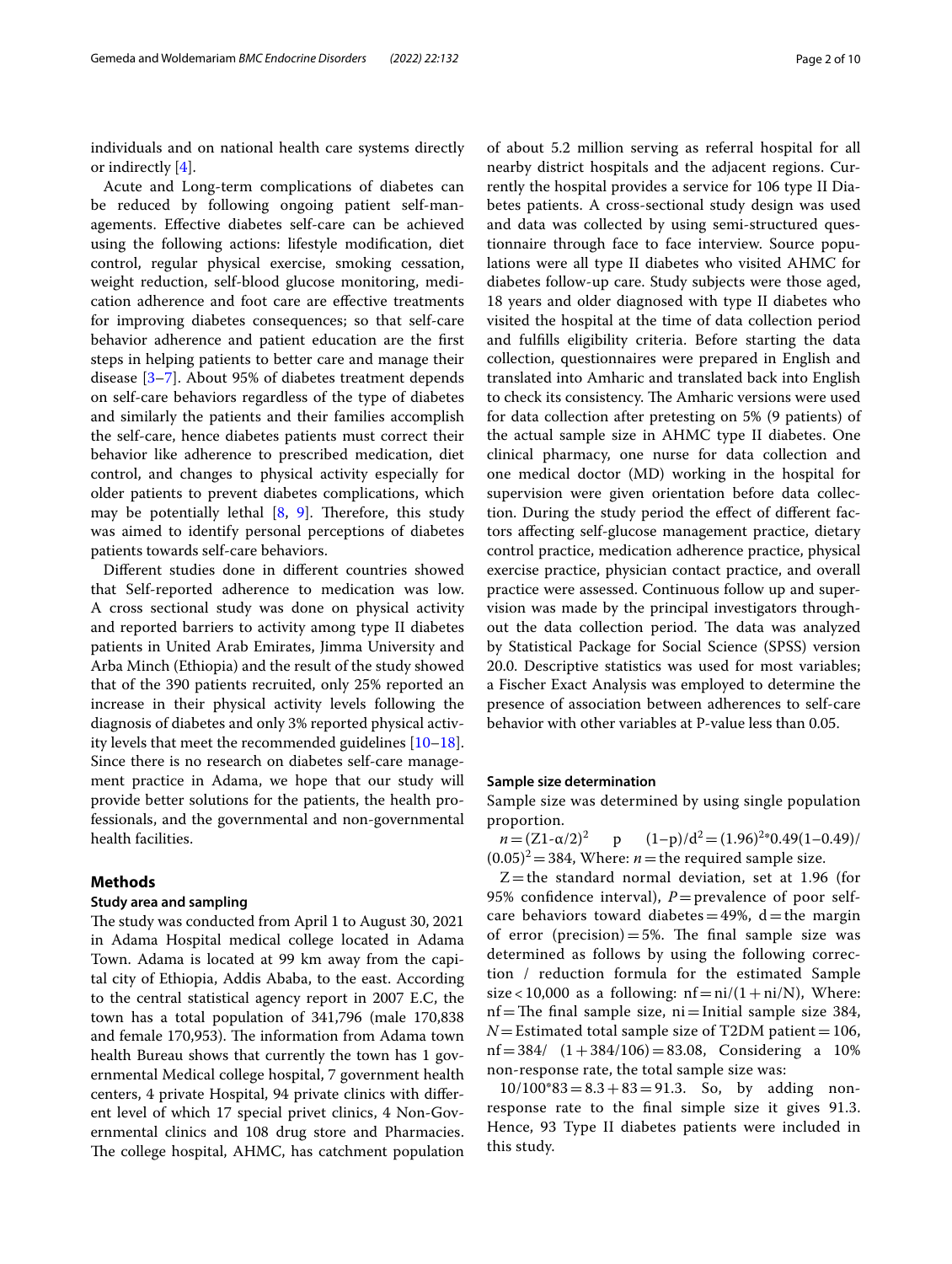### **Eligibility criteria**

Patients who were 18 years of age or older and diagnosed with type II diabetes, residents of the catchment area, neither mentally nor physically handicapped, and not having acute illness as opposed to chronic disease like DM.

### **Ethical consideration**

Ethical clearance was obtained from Institutional Review Board (IRB) of Rift Valley University for research to be performed in accordance with the Declaration of Helsinki. Interview was carried out only with full informed consent of the patient being interviewed. Each patient was assured that the information provided by him/ her was confdential and used only for the purpose of research. Patients were allowed to refuse or discontinue participation at any time they want.

### **Results**

### **Socio demographic characteristics**

A total of 93 male and female adult type II diabetes patients were interviewed using prospective crosssectional standardized structure questionnaire and included in the analysis. Of all patients 52 (55.9%) and  $41$   $(41.1\%)$  were female and male respectively. The majority of the study participants were in the age group of 38 to 67 years. The mean age in which diabetes disease started was  $52.8 \pm 14.7$  years with minimum age of 24 and maximum age of 81. The mean duration of diabetes was  $11.11 \pm 8.019$  years with minimum of 1 year and maximum of 34 years. The BMI of the respondents was  $23.2 + 3.2$  with minimum BMI of 16 and maximum BMI of 34.7 and FBS of the patients was by mean of  $177.88 + 49.24$  with minimum of 71 and maximum of 358. Sixty-one (65.6%) were married, 30 (32.3%) completed primary level of education and 34 (36.6%) were housewives (Table [1](#page-2-0)).

#### **Knowledge and attitude towards diabetes**

The majority of the patients,  $63$  ( $67.7\%$ ), had negative attitude towards the disease, thus illustrating that most of the patients were pessimistic towards diabetes. Fiftyfour (58.1%), subjects had good knowledge about diabetes and its care principles. Overall, patients had good knowledge on diabetes and its self-care practices when asked about causes, types and management principles of diabetes, accordingly (Table [2](#page-2-1)).

#### **Co‑morbidity conditions and treatment intensity**

Twenty-two (23.7%) have Hypertension and 2 (2.2%) Ischaemic heart disease. The other medical conditions reported are Asthma and Chronic Kidney Disease

### <span id="page-2-0"></span>**Table 1** Patients sociodemographic characteristics (*n*=93)

| <b>Characteristics</b>                                                                                              | Mean $\pm$ SD/ Frequency                                     |
|---------------------------------------------------------------------------------------------------------------------|--------------------------------------------------------------|
| Age (Year)                                                                                                          | $52.83 + 14.7$                                               |
| BMI (Kg/m2)                                                                                                         | $23.1 + 3.2$                                                 |
| Duration of Diabetes (Year)                                                                                         | $11.11 \pm 8.0$                                              |
| FBS Mean (mg/dl)                                                                                                    | $177.9 \pm 49.2$                                             |
| Gender                                                                                                              |                                                              |
| Male<br>Female                                                                                                      | 41(44.1)<br>52(55.9)                                         |
| Fducation                                                                                                           |                                                              |
| Can't read and write<br>Can read and write<br>Primary school (1-8)<br>Secondary school (9-12)<br>Collage/university | 16(17.2)<br>12(12.9)<br>30(32.3)<br>17(18.3)<br>18(19.4)     |
| Marital status                                                                                                      |                                                              |
| Single<br>Married<br>Divorced<br>Widowed/er                                                                         | 12(12.9)<br>61(65.6)<br>4(4.3)<br>16(17.2)                   |
| Employment/occupation                                                                                               |                                                              |
| Employed<br>Unemployed                                                                                              | 18(19.4)<br>6(6.5)                                           |
| Merchant<br>Farmer<br>House wife<br>Retired<br>Daily laborer<br>Others                                              | 9(9.7)<br>4(4.3)<br>34(36.6)<br>12(12.9)<br>6(6.5)<br>4(4.3) |

*FBS* Fasting Blood Sugar, *SD* standard deviation

<span id="page-2-1"></span>**Table 2** Knowledge and Attitude about Adults with Type II diabetes in AHMC (*n*=93)

| <b>Attitude and Knowledge</b><br>towards diabetes | Attitude | Knowledge |
|---------------------------------------------------|----------|-----------|
| Positive (%)                                      | 30(32.3) | 54(58.1)  |
| Negative (%)                                      | 63(67.7) | 39(41.9)  |

(CKD), and chronic complications are Peripheral Neuropathy, and Retinopathy. From the total of study participants about 48 (51.6%) followed by  $41(44.1\%)$  and  $4$ (4.3%) had utilized insulin therapy, oral hypoglycemic agents (OHA), and both (OHA & Insulin) respectively (Table [3\)](#page-3-0).

### **Self‑care practice domains and adherence conditions**

From the diferent self-practice domains patients showed greater adherence towards medication adherence (97.8%), health care (86%), dietary plan (66.7%), DSMQ (63.5%) and poor adherence SMBG (38.7%), and physical activity (32.3%). Majority of participants (65.5%) were not adhered to SMBG which means, monitored less than 7 times per week and almost all patients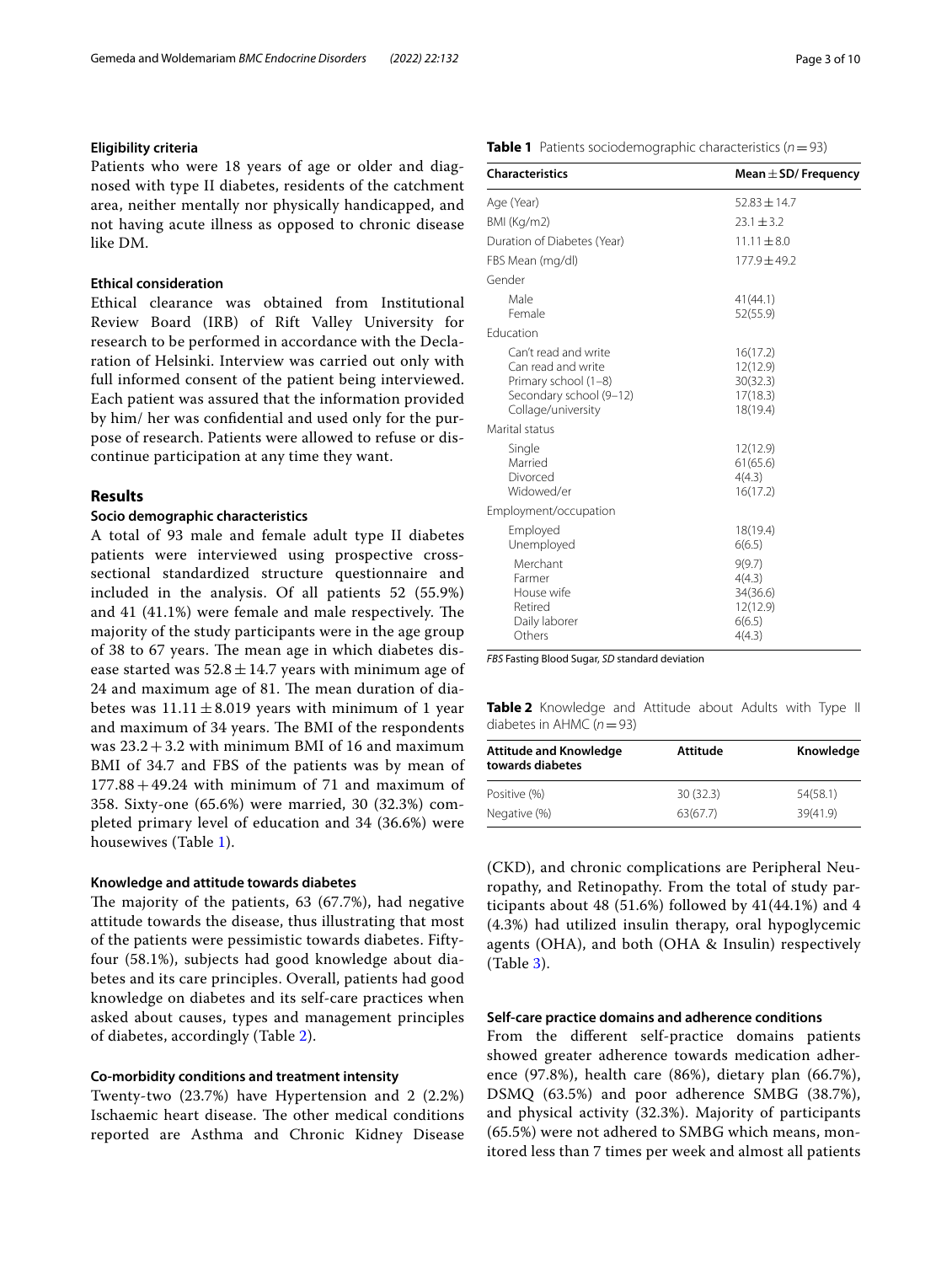<span id="page-3-0"></span>**Table 3** Type of comorbidities and treatment type among Type II adult diabetes patients

| Type of comorbidities and treatment type |                         | Number (%) |
|------------------------------------------|-------------------------|------------|
| Type of comorbidities                    | <b>HTN</b>              | 22(23.7)   |
|                                          | <b>IHD</b>              | 2(2.2)     |
|                                          | Dyslipidemia            | 8(8.6)     |
|                                          | Other                   | 14(15)     |
|                                          | None                    | 47 (50.5)  |
| Type of treatment                        | Oral hypoglycemic agent | 41(44.1)   |
|                                          | Insulin                 | 48 (51.6)  |
|                                          | <b>Both</b>             | 4(4.3)     |

alleged that they did SMBG practices when they had symptoms of hyperglycemia or hypoglycemia. Presence of glucometer at home, education and monthly income was found to have statistically signifcant association with adherence to SMBG practice (Table [4](#page-3-1)).

Among factors listed, presence of co-morbidities  $(p=001)$  and educational status  $(p=0.037)$  have signifcant association with self-glucose management practices. The other factors like consumption of social drugs, glucometer presence at home, diet management and presence of complications don't have signifcant association (Table [5](#page-3-2)).

A Fischer Exact test of independence was performed to the relationship between diferent factors and medication adherence. Among the factors physical exercise and marital status has signifcant association  $(p=0.007)$  and  $(p=001)$  respectively. The other factors like family history of diabetes, patients attitude, presence of glucometer at home etc. didn't have a signifcant association (Table [6\)](#page-4-0).

Presence of comorbidities  $(p=0.024)$ , diabetic complications ( $p=0.08$ ) and physical exercise ( $p=0.012$ ) signifcantly afected self-care dietary management practices as compared other factors listed in the table below (Table [7](#page-5-0)).

<span id="page-3-1"></span>

| <b>Table 4</b> Adherence level self-care practice $(n=93)$ |  |  |
|------------------------------------------------------------|--|--|
|------------------------------------------------------------|--|--|

| Type of self-care practice | level of adherence |                  |  |  |
|----------------------------|--------------------|------------------|--|--|
|                            | Adherent (%)       | Non-adherent (%) |  |  |
| <b>SMBG</b>                | 30(34.4)           | 63 (65.5)        |  |  |
| Medication                 | 91 (97.8)          | 2(2.2)           |  |  |
| Health care                | 80 (86)            | 13 (14)          |  |  |
| Dietary plan               | 60 (64.5)          | 33 (35.5)        |  |  |
| Physical activity          | 30 (32.3)          | 63 (67.7)        |  |  |
| DSMQ status                | 60 (64.5)          | 33 (35.5)        |  |  |

<span id="page-3-2"></span>**Table 5** Associated factors of DMSQ glucose management practices in patients with type II diabetes at AHMC (*n*=93)

**DMSQ Glucose Management practice**

| <b>Variables</b>                                                                                                    | Poor                                                          | Optimal                                                      | P value |
|---------------------------------------------------------------------------------------------------------------------|---------------------------------------------------------------|--------------------------------------------------------------|---------|
| Presence of comorbidities                                                                                           |                                                               |                                                              |         |
| Yes<br>No                                                                                                           | 32(72.7%)<br>29(59.2%)                                        | 12(27.3%)<br>20(40.8%)                                       | 0.001   |
| Family History                                                                                                      |                                                               |                                                              |         |
| Yes<br>N <sub>o</sub>                                                                                               | 32(72.7%)<br>29(59.2%)                                        | 12(27.3%)<br>20(40.8%)                                       | 0.195   |
| Attitude towards Diabetes                                                                                           |                                                               |                                                              |         |
| Negative<br>Positive                                                                                                | 45(71.4%)<br>16(53.3%)                                        | 18(28.6%)<br>14(46.7%)                                       | 0.105   |
| Social drugs use                                                                                                    |                                                               |                                                              |         |
| Khat<br>Alcohol<br>Two from the 3<br>All<br>None                                                                    | 2(100%)<br>11(84.6%)<br>2(100%)<br>2(100%)<br>44(59.5%)       | $0(0\%)$<br>$2(15.4\%)$<br>$0(0\%)$<br>$0(0\%)$<br>30(40.5%) | 0.184   |
| Education                                                                                                           |                                                               |                                                              |         |
| Can't read and write<br>Can read and write<br>Primary school (1-8)<br>Secondary school (9-12)<br>College/university | 10(62.5%)<br>8(66.6%%)<br>14(46.7%)<br>13(76.5%)<br>16(88.8%) | 6(37.5%)<br>$4(33.3\%)$<br>16(53.3%)<br>4(23.5%)<br>2(11.2%) | 0.037   |
| Glucometer at home                                                                                                  |                                                               |                                                              |         |
| No<br>Yes                                                                                                           | 43(64.2%)<br>18(69.2%)                                        | 24(35.8%)<br>8(30.8%)                                        | 0.809   |
| Diet management                                                                                                     |                                                               |                                                              |         |
| No<br>Yes                                                                                                           | 27(72.9%)<br>34(60.7%)                                        | 10(27.0)<br>22(39.3%)                                        | 0.269   |
| Presence of complications                                                                                           |                                                               |                                                              |         |
| No<br>Yes                                                                                                           | 21(53.8%)<br>40(74.1%)                                        | 18(46.2%)<br>14(25.9%)                                       | 0.05    |

As can be seen in Table [8](#page-6-0), with an exception of diabetes follow up ( $p = 0.012$ ) the other factors don't have significant association with physical exercise practice.

Among all factor's, marital status ( $p=0.024$ ) and diabetes follow up  $(p=0.002)$  have greatly affected the selfcare physician contact practices of the patients (Table [9](#page-7-0)).

It is observed that the overall self-care practices of the patients were signifcantly afected by the sex of the patients ( $p=0.03$ ), marital status ( $p=0.035$ ), and presence of comorbidities  $(p=0.021)$  (Table [10\)](#page-8-0).

### **Discussion**

Inadequate diabetes self-management remains a signifcant problem facing health care providers and populations in all settings. Patients, who have adequate self-management have better outcomes, live longer, enjoy a higher quality of life, and sufer fewer symptoms and minimal complications. Diabetes self-management strategies increase lifestyle adjustments to maintain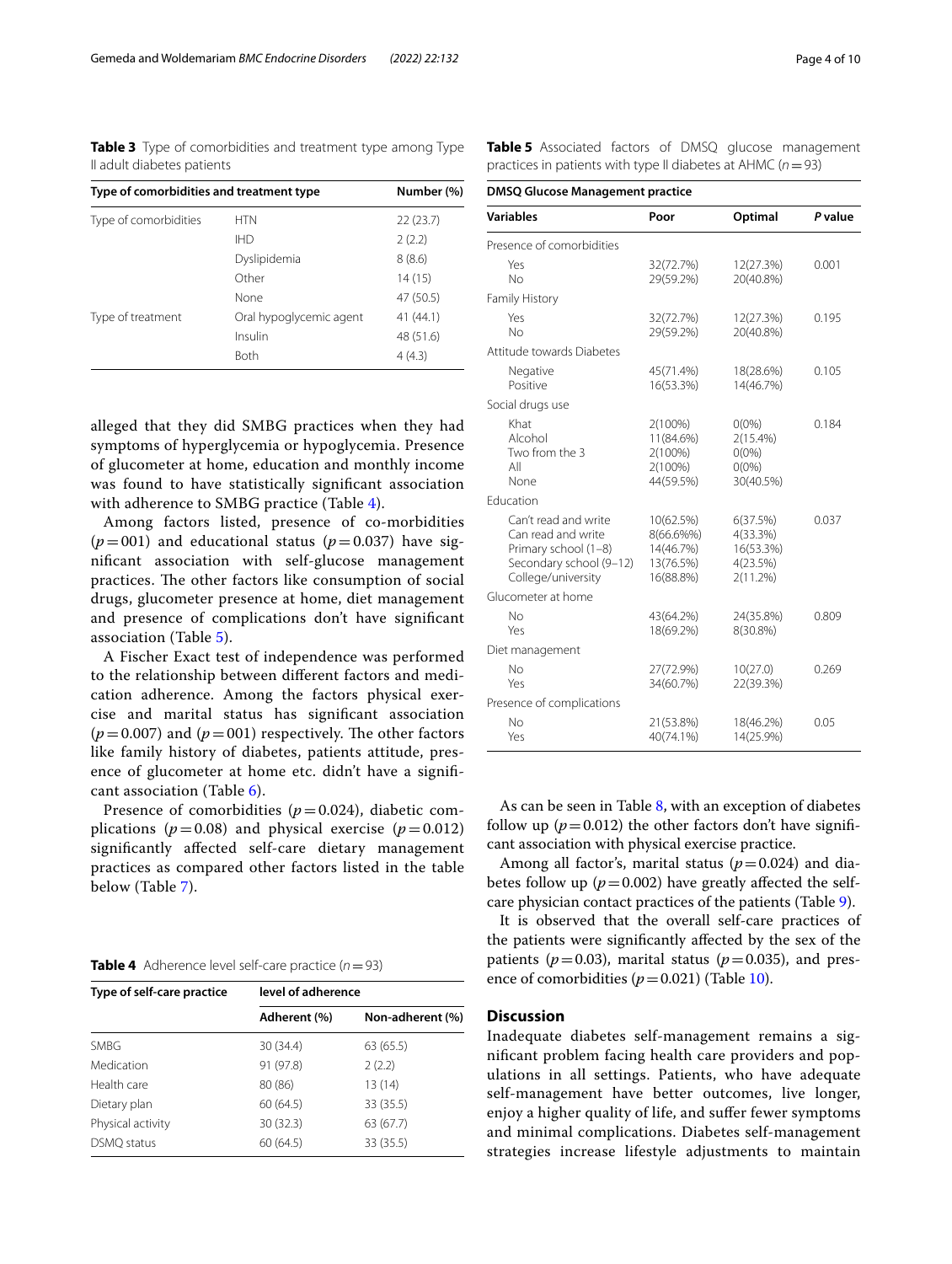<span id="page-4-0"></span>

| Table 6 Associated factors of DMSQ medication adherence practices in patients with type II diabetes at AHMC (n = 93) |
|----------------------------------------------------------------------------------------------------------------------|
|----------------------------------------------------------------------------------------------------------------------|

**Medication Adherance**

| Medication Adherance            |                                                             |                                                         |                                                         |         |
|---------------------------------|-------------------------------------------------------------|---------------------------------------------------------|---------------------------------------------------------|---------|
| <b>Variables</b>                |                                                             | poor                                                    | optimum                                                 | P-value |
| Hospitalization due to diabetes | <b>No</b><br>Yes                                            | $2(3.2\%)$<br>$O(0\%)$                                  | 61(96.3%)<br>30(100%)                                   | 1.00    |
| Patients attitude               | Positive<br>Negative                                        | $O(0\%)$<br>$2(3.2\%)$                                  | 30(100%)<br>61(96.3%)                                   | 0.558   |
| Family history of diabetes      | Yes<br><b>No</b>                                            | $2(4.5\%)$<br>$O(0\%)$                                  | 42(95.5%)<br>49(100%)                                   | 0.221   |
| Presence of glucometer at home  | Yes<br><b>No</b>                                            | $O(0\%)$<br>2(3%)                                       | 26(100%)<br>65(97.0%)                                   | 1.00    |
| Physical exercise               | Walking<br>Gymnastic<br>Other<br>None                       | $O(0\%)$<br>2(33.3%)<br>$O(0\%)$<br>$O(0\%)$            | 66(100%)<br>4(66.7%)<br>15(100%)<br>$6(100\%)$          | 0.007   |
| Experience of hypoglycemia      | Experienced<br>Not-experienced                              | $O(0\%)$<br>$2(3.6\%)$                                  | 38(100%)<br>53(96.4%)                                   | 0.511   |
| Diet control                    | <b>No</b><br>yes                                            | $2(5.4\%)$<br>$O(0\%)$                                  | 35(94.6%)<br>56(100%)                                   | 0.156   |
| Diabetes follow up              | Always<br>Sometimes                                         | $O(0\%)$<br>$2(6.5\%)$                                  | 62(100%)<br>29(93.6%)                                   | 0.109   |
| Diabetes complication           | <b>No</b><br>Yes                                            | $2(5.1\%)$<br>$O(0\%)$                                  | 37(94.9%)<br>54(100%)                                   | 0.173   |
| Presence of comorbidities       | Hypertension<br><b>IHD</b><br>Dyslipidemia<br>Other<br>none | $O(0\%)$<br>$O(0\%)$<br>$O(0\%)$<br>$O(0\%)$<br>2(4.3%) | 22(100%)<br>2(100%)<br>8(100%)<br>14(100%)<br>45(95.8%) | 1.00    |
| Marital status                  | Single<br>married<br>divorced<br>widowed/er                 | $O(0\%)$<br>$O(0\%)$<br>2(50%)<br>$O(0\%)$              | 12(100%)<br>61(100%)<br>2(50%)<br>16(100%)              | 0.001   |
| Sex of patients                 | Male<br>female                                              | $O(0\%)$<br>$2(3.8\%)$                                  | 41(100%)<br>50(96.2%)                                   | 0.502   |

best possible diabetes management to achieve optimal glycemic control in patients with type II diabetes [\[4](#page-9-2), [5\]](#page-9-8). In this study the current situation of adherence to self-care practices of patients with type II diabetes in AHMC and factors that contribute to efficient adherence to self-care practices of diabetes was investigated. Accordingly, about 48(51.6%) practiced the recommended self-care practices activities which is similar with the study done Jimma University specialized Hospital (50.1%) [[17](#page-9-9)].

High level of diabetic knowledge was the reference group practice which is better than study conducted in Nekemte Referral Hospital (45%). This variation could be due to diference in glycemic target range used, instruments used to self-care practices adherence. From the total of study participants, the treatment intensity of the patients was insulin therapy 48(51.6%), oral hypoglycemic agents 41(44.09%) and both treatment 4(4.3%) respectively when compared to the treatment intensity of the patients done in Black Lion Specialized Hospital, Ethiopia [\[6](#page-9-10), [7,](#page-9-3) [19](#page-9-11)].

This study also showed that only 34.4% were adhered to SMBG (self-monitoring of blood glucose) practices. This result is slightly lower than study done in Ethiopia (36.1%) elsewhere. Although SMBG is recognized to be useful and efective in achieving diabetes control, this study has found that only a minority of patients with diabetes were performed SMBG practices. This is probably related to lack of awareness on its importance in the management of diabetes and there are relevant fnancial barriers to purchase the device and its strips [\[18](#page-9-7)].

There was no significant association between education, Glucometer at home, diet control knowledge and presence of complications, presence of co morbidities and self-care glucose management practices. When compared with the study done in TASH Majority of participants (63.9%) were not adhered to self-monitoring of blood glucose which means, even almost all patients were said that they did SMBG practices when they had symptoms of hyperglycemia or hypoglycemia or at the time of health care visit and so that only (36.1%) were adhered which means monitored at least highly estimated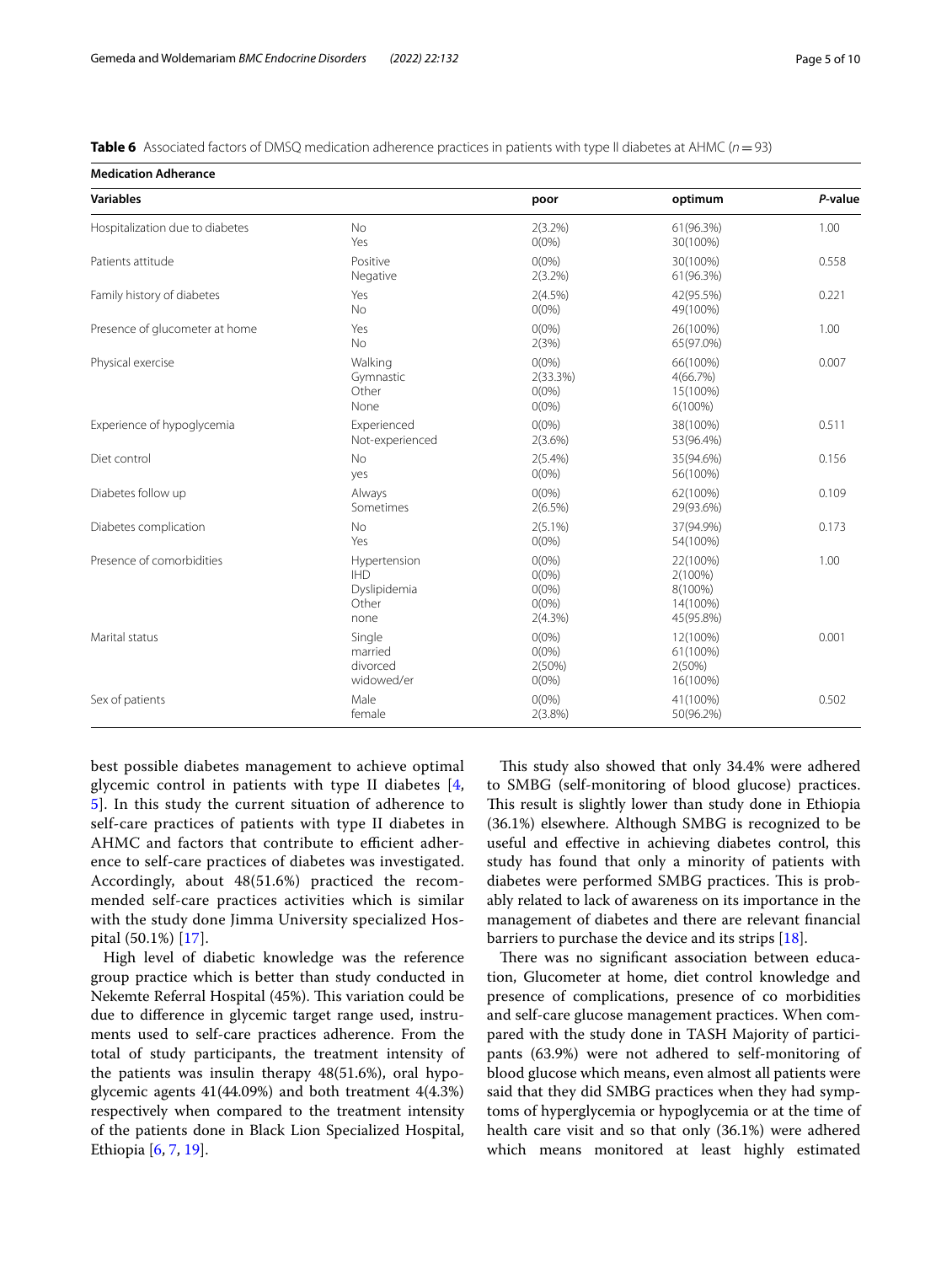<span id="page-5-0"></span>**Table 7** Associated factors of DMSQ dietary management practices in patients with type II diabetes at AHMC ( $n=93$ )

| Dietery management status                                    |                                                             |                                                           |                                                              |            |
|--------------------------------------------------------------|-------------------------------------------------------------|-----------------------------------------------------------|--------------------------------------------------------------|------------|
| Variables                                                    |                                                             | poor                                                      | Optimal                                                      | $P$ -value |
| Sex of patients                                              | Male<br>Female                                              | 11(26.8%)<br>20(38.5%)                                    | 30(73.2%)<br>32(61.5%)                                       | 0.273      |
| Marital status                                               | Single<br>Married<br>Divorced<br>Widowed/er                 | $2(16.6\%)$<br>25(40.9%)<br>2(50%)<br>2(12.5%)            | 10(83.3%)<br>36(59.1%)<br>2(50%)<br>14(87.5%)                | 0.068      |
| Social drug that the patient consumes                        | Khat<br>Alcohol<br>None<br>Two from the three<br>All        | 2(100%)<br>5(38.5%)<br>24(32.4%)<br>$0(0\%)$<br>$O(0\%)$  | $O(0\%)$<br>8(61.5%)<br>50(67.6%)<br>2(100%)<br>2(100%)      | 0.271      |
| Presence of co morbidities                                   | Hypertension<br><b>IHD</b><br>Dyslipidemia<br>Other<br>None | 10(45.5%)<br>2(100%)<br>$O(0\%)$<br>6(42.8%)<br>13(27.6%) | 12(54.5%)<br>$O(0\%)$<br>8(100%)<br>$8(57.1\%)$<br>34(72.3%) | 0.024      |
| Diabetes complication                                        | <b>No</b><br>Yes                                            | $7(17.9\%)$<br>24(44.4%)                                  | 32(82.1%)<br>30(55.6%)                                       | 0.08       |
| Diabetes follow up                                           | Always<br>Sometimes                                         | 18(29.0%)<br>13(41.9%)                                    | 44(70.9%)<br>18(58.1%)                                       | 0.248      |
| Dietary plan the patient set with doctor<br><b>No</b><br>Yes |                                                             | 17(45.9%)<br>14(25%)                                      | 20(54.1%)<br>42(75%)                                         | 0.045      |
| Experience of hypoglycemia                                   | Experienced<br>Not-experienced                              | 16(42.1%)<br>15(27.3%)                                    | 22(57.9%)<br>40(72.7%)                                       | 0.180      |
| Physical exercise                                            | Walking<br>Gymnastic<br>Other<br>None                       | 22(33.3%)<br>$O(0\%)$<br>$9(60\%)$<br>$O(0\%)$            | 44(66.7%)<br>$6(100\%)$<br>6(40%)<br>$6(100\%)$              | 0.012      |

monthly income were adhered two times more than counterpart which is similar with our study [[20](#page-9-12)].

According to this study those patients with comorbid conditions, with family history of diabetes, who did not follow a physical exercise were more likely to exercise poor self-care medication adherence than patients with the listed conditions. Patients who were married, single, widow/er, who were not having glucometer at home, who didn't follow diet control, who didn't experience hypoglycemic episode, were more likely to exercise good selfcare medication adherence practice. Patients who were hospitalized due to diabetes were more likely to exercise optimal self-care medication adherence practice when compared to patients who were not hospitalized due to diabetes and this study is in line with the study done in Cambodia [[21\]](#page-9-13).

There was no significant association between genders and diabetes follow up and self-care medication adherence practices. When compared with the study done in TASH total of (63%) study participants were adhered with prescribed anti-diabetes drugs but out of the total study subjects (37%) were not adhered. Of the whole adhered patients (60.3%) and (66%) were female and male respectively. In other hand the treatment intensity of the

patients were oral hypoglycemic agents (28.4%), insulin therapy (59.6%) and both treatment (12%). Individuals who took insulin injection as treatment intensity were three times adhered than those who took oral hypoglycemic agents. However, no association to other health status data and socio demographic characteristics which is similar with our study by adherence and type of treatment highly taken [[7,](#page-9-3) [20](#page-9-12)].

Patients with comorbid conditions were more likely to exercise poor self-care dietary management practice than were patients who did not had co-morbid conditions. Patients who did not follow a physical exercise plan were more likely to exercise poor self-care dietary management practice when compared to patients who followed a physical exercise plan. Patients who didn't preferred special diet were more likely to exercise poor self-care dietary management practice when compared to patients who preferred special diet. Female patients were more likely to exercise poor self-care dietary management practice when compared to male patients. Patients who abused social drugs were more likely to exercise poor self-care dietary management practice when compared to male patients, there was no signifcant association between presence of complications, knowledge of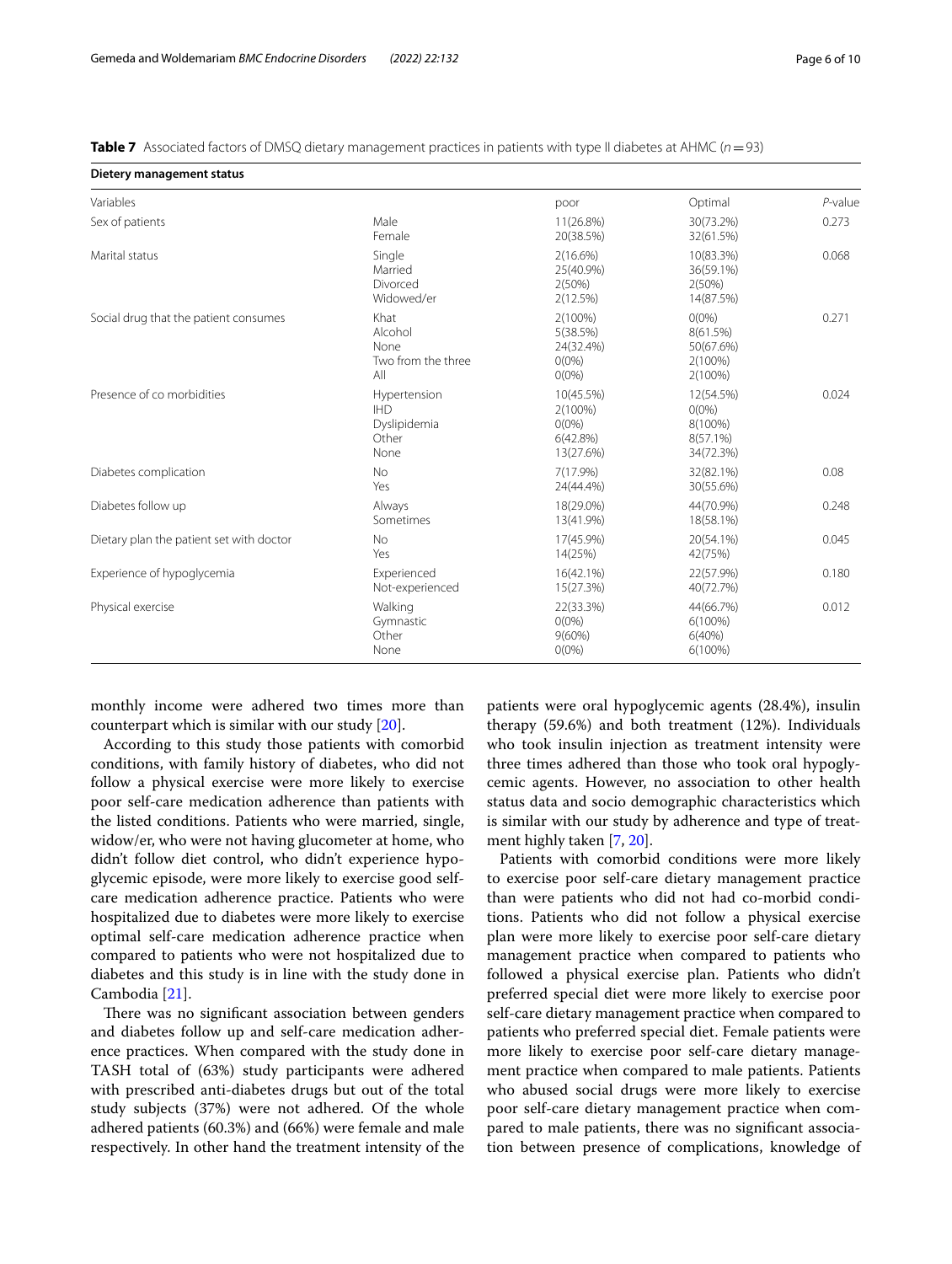<span id="page-6-0"></span>**Table 8** Associated factors of DMSQ physical exercise practices in patients with type II diabetes at AHMC ( $n=93$ )

|  | Physical exercise practice |
|--|----------------------------|
|  |                            |

| r nysical evercise practice  |                 |                |             |         |
|------------------------------|-----------------|----------------|-------------|---------|
| Variable                     |                 | Poor           | Optimum     | P-value |
| Sex of patients              | Male            | 25(60.9%)      | 16(39.0%)   | 1.00    |
|                              | Female          | 32(61.5%)      | 20(38.5%)   |         |
| Marital status               | Single          | 6(50%)         | 6(50%)      | 0.57    |
|                              | Married         | 37(60.65%)     | 24(39.4%)   |         |
|                              | Divorced        | 2(50%)         | 2(50%)      |         |
|                              | Widowed/er      | 12(75%)        | 4(25%)      |         |
| Presence of co-morbidities   | Hypertension    | 12(54.5%)      | 10(45.5%)   | 0.052   |
|                              | <b>IHD</b>      | 2(100%)        | 0           |         |
|                              | Dyslipidemia    | 8(100%)        | $\mathbf 0$ |         |
|                              | Other           | 6(42.8%)       | 8(57.2%)    |         |
|                              | None            | 29(61.7%)      | 18(38.3%)   |         |
| Diabetes complication        | <b>No</b>       | 21(53.8%)      | 18(46.3%)   | 0.281   |
|                              | Yes             | 36(66.6%)      | 18(33.4%)   |         |
| Diabetes follow up           | Always          | 44(70.9%)      | 18(29.1%)   | 0.012   |
|                              | Sometimes       | 13(41.9%)      | 18(58.1%)   |         |
| Dietary management           | <b>No</b>       | 23(62.2%)      | 14(37.8%)   | 1.00    |
|                              | Yes             | 34(60.7%)      | 22(39.3%)   |         |
| Experience of hypoglycemia   | Experienced     | 26(68.4%)      | 12(31.6%)   | 0.283   |
|                              | Not experienced | 31(56.4%)      | 24(43.7%)   |         |
| Physical exercise            | Walking         | 42(63.6%)      | 24(36.4%)   | 0.002   |
|                              | Gymnastic       | $\overline{0}$ | 6(50%)      |         |
|                              | Other           | $9(60\%)$      | 6(40%)      |         |
|                              | None            | $6(100\%)$     | 0           |         |
| Glucometer at home           | Yes             | 12(46.2%)      | 14(53.9%)   | 0.096   |
|                              | No              | 45(67.2%)      | 22(32.8%)   |         |
| Family history               | Yes             | 26(59.1%)      | 18(40.9%)   | 0.831   |
|                              | <b>No</b>       | 31(63.3%)      | 18(36.7%)   |         |
| Patients attitude            | Positive        | 16(53.3%)      | 14(46.7%)   | 0.363   |
|                              | Negative        | 41(65.1%)      | 22(34.9%)   |         |
| Hospitalized due to diabetes | No              | 37(58.7%)      | 26(41.3%)   | 0.503   |
|                              | Yes             | 20(66.6%)      | 10(33.4%)   |         |

complications, diabetes follow up, experienced hypoglycemia, marital status and self-care dietary management practice.

Majority (58.6%) of the study participants were not adhered to recommended diet management practices and only (41.4%) of patients were adhered which means follow recommended diet management practices as compared to the study conducted in TASH. This study showed contrast result in TASH where participants with high level of education were about three times more likely to be adhered to diet management practices when compared with their counterparts and patients with high monthly income were showed six times more engaged in diet management practices when compared with very low monthly [[20](#page-9-12)].

Patients who preferred diet control were more likely to exercise good self-care physical management practice when compared to patients who did not prefer diet control. Patients who did not follow a physical exercise plan were more likely to exercise poor self-care physical management practice when compared to patients who followed a physical exercise plan. One possible reason for the diverge results of the present study may be due to the behavior of patients regarding medication adherence. Some diabetes drugs cause a hypoglycemic complication, so patient who adhere the medication can face hypoglycemic episode.

Patients with family history of diabetes were more likely to exercise optimal self-care physical management practice than were patients with no family history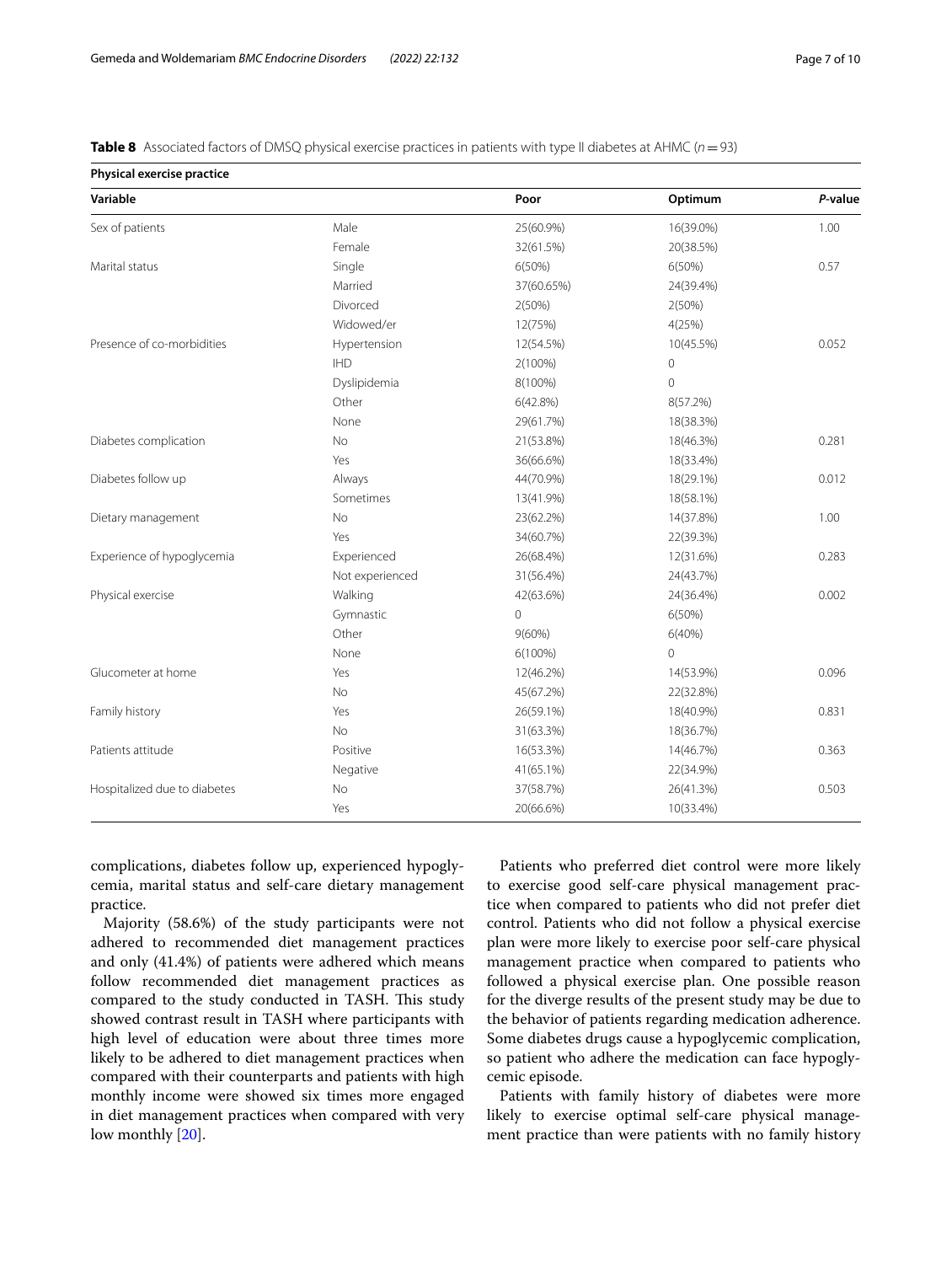<span id="page-7-0"></span>

|  |  | <b>Table 9</b> Associated factors of DMSQ physician contact practices in patients with type II diabetes at AHMC ( $n = 93$ ) |  |
|--|--|------------------------------------------------------------------------------------------------------------------------------|--|
|  |  |                                                                                                                              |  |

**Physician contact status**

| Physician contact status   |                         |             |            |         |
|----------------------------|-------------------------|-------------|------------|---------|
| Variable                   |                         | Poor        | Optimum    | P-value |
| Sex of patients            | Male                    | $4(9.8\%)$  | 37(90.2%)  | 0.540   |
|                            | Female                  | 8(15.4%)    | 44(84.6%)  |         |
| Marital status             | Single                  | $0(0\%)$    | 12(100%)   | 0.024   |
|                            | Married                 | 10(16.4%)   | 51(83.6%)  |         |
|                            | Divorced                | 2(50%)      | 2(50%)     |         |
|                            | Widowed/er              | $O(0\%)$    | 16(100%)   |         |
| Social drug use            | Khat                    | $O(0\%)$    | $2(100\%)$ | 0.735   |
|                            | Alcohol                 | 3(23.1%)    | 10(76.9%)  |         |
|                            | None                    | $9(12.2\%)$ | 65(87.8%)  |         |
|                            | Two from the three      | $O(0\%)$    | 2(100%)    |         |
|                            | All                     | $O(0\%)$    | 2(100%)    |         |
| Experience of hypoglycemia | Experienced             | $3(7.9\%)$  | 35(92.1%)  | 0.348   |
|                            | Not experienced         | $9(16.4\%)$ | 46(83.6%)  |         |
| Dietary plan               | <b>No</b>               | 7(18.9%)    | 30(81.1%)  | 0.210   |
|                            | Yes                     | $5(8.9\%)$  | 51(91.1%)  |         |
| Presence of co morbidities | Hypertension            | $O(0\%)$    | 22(100%)   | 0.086   |
|                            | <b>IHD</b>              | $O(0\%)$    | 2(100%)    |         |
|                            | Dyslipidemia            | $O(0\%)$    | 8(100%)    |         |
|                            | Other                   | 2(14.3%)    | 12(85.7%)  |         |
|                            | None                    | 10(21.3%)   | 37(78.7%)  |         |
| Glucometer at home         | Yes                     | 3(11.5%)    | 23(88.5%)  | 1.00    |
|                            | <b>No</b>               | $9(13.4\%)$ | 58(86.6%)  |         |
| level of education         | Can't read and write    | 2(12.5%)    | 14(87.5%)  | 0.269   |
|                            | Can read and write      | 2(16.67%)   | 10(83.3%)  |         |
|                            | Primary school (1-8)    | 2(6.7%)     | 28(93.3%)  |         |
|                            | Secondary school (9-12) | $1(5.9\%)$  | 16(94.1%)  |         |
|                            | Collage/university      | 5(27.9%)    | 13(72.2%)  |         |
| Diabetes follow up         | Always                  | $3(4.8\%)$  | 59(95.2%)  | 0.002   |
|                            | Sometimes               | 9(29.0%)    | 22(70.9%)  |         |

of diabetes. On the other hand, fndings of a study conducted in Nepal indicated that only 84 (21.4%) of the patients with family history of diabetes adhere to physical activity and 79.1% were not adhered which is lower than our study [[21\]](#page-9-13).

There was no significant association between education, follow-up, gender and self-care physical management practice. When compared with the study done in TASH of the total study participants one hundred fftynine (49.1%) were reported adhered to physical activities that exactly meet the recommended guidelines and about one hundred sixty-fves were not adhered. Single marital status participants and who attended higher level of education showed a signifcant association to their adherence condition which is about fve times and two times with regard to physical activity relatively when compared with their counterparts and in the same way also patients who had greater average monthly income were adhered to the physical activity practices about three times which is similar result with our study by adherence which is slightly poor [\[20](#page-9-12)]. When compared with the study done in Arba Minch of the total study participants 169 (87.1%) of patients had good relationship with professionals caring for their diabetes and only 13(6.7%) respondents had poor relationship with health professionals caring for their diabetes [[22](#page-9-14)].

Patients who were single were more likely to exercise good self-care overall management practice when compared to patients who were married, divorced and widow/ er. Male patients were more likely to exercise self-care overall management practice than female patients. Tose patients who had hypoglycemic episode, who didn't prefer special diet were less likely to exercise optimal selfcare overall management as compared to patients who didn't experienced hypoglycemic and who preferred special diet. There was no significant association between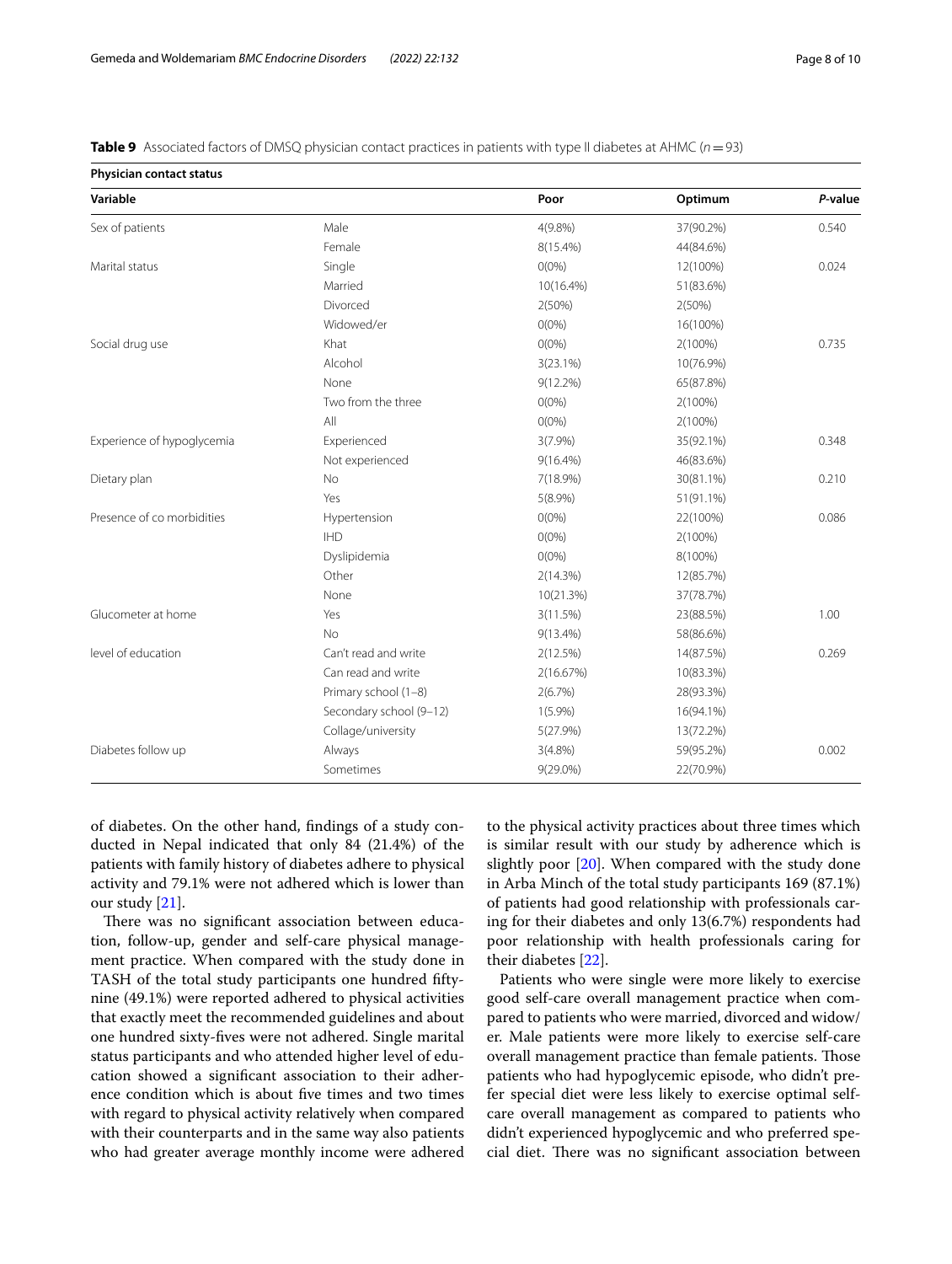<span id="page-8-0"></span>**Table 10** Associated factors of DMSQ overall self-care practices in patients with type II diabetes at AHMC ( $n=93$ )

**DMSQ over all status Variable Poor Optimum** *P***-value** Sex of patients and the state of the Male 8(19.5%) 33(80.5) 33(80.5) 33(80.5) 0.03 Female 26(50%) 26(50% Marital status 2008 10(83.3% 0.035 10(83.3% 0.035 10(83.3% 10) 10(83.3% 0.035 10(83.3% 0.035 10(83.3% 0.035 10 Married 22(36.1%) 39(63.9%) Divorced 4(100%) 0(0%) Widowed/er 6(37.5%) 10(62.5% Social drug that the patient consumes Khat 600%) 80.133 (100%) 2(100%) 0.133 Alcohol 8(61.5%) 5(38.5% None 26(35.1%) 48(64.9%) Two from the three  $0\%$   $0\%$  2(100%) All 0(0%) 2(100%) Experience of hypoglycemia **Experienced** 16(42.1%) 22(57.9%) 22(57.9%) 20.388 Not experienced 18(32.7%) 37(67.3%) Dietary plan No 14(37.8%) 23(62.2%) 1.00 Yes 20(35.7%) 36(64.3%) Presence of co morbidities example and the Hypertension 12(54.5% 10(45.5% 0.021 IHD 2(100%) 0(0%) Dyslipidemia 4(50%) 4(50%) Other 2(14.3%) 12(85.3%) None 14(30%) 33(70%)

presence of co morbidities, social drugs abuse and overall self-care management practice. When compared with the study done in TASH Self-care practice were reported adhered in (51.5%) patients and not adhered in (48.5%) participants. There was statistically significant association between females with higher level of education and adherence level to overall diabetes self-care practice and about two and three times more likely to be engaged in self-care practices when compared with male and illiterate participants. Similarly, those participants who have high income were adhered two times more which is similar result with our study [[20\]](#page-9-12).

### **Conclusion**

The important role of self-care practices in management of diabetes were recognized to be useful and efective in achieving diabetes control and preventing its serious complications. However, this study revealed that; adherence to self-care practices particularly physical activity, self-monitoring of blood glucose and glycemic control of adult type II diabetes was low. In this study patients had high level of knowledge and attitude on diabetes. The patients gender, marital status and hypoglycemic episode experience are independent associated factors for adherence to overall self-care practices towards type II DM.

#### **Abbreviations**

ADA: American diabetes association; AHMC: Adama Hospital Medical College; BMI: Body mass index; DKT: Diabetic Knowledge Test; DM: Diabetes mellitus; DSMQ: Diabetes self-management questionnaires; EC: Ethiopian calendar; EDA: Ethiopian diabetes association; FBG: Fasting blood glucose; FBS: Fasting blood sugar; IDF: International diabetes federation; IRB: Institutional review board; MMAS: Morisky medication adherence scale; OHA: Oral hypoglycemic agent; RVU: Rift Valley University; SDSCA: Summary of diabetes self-care Activities; SMBG: Self–monitoring blood glucose; SPSS: Statistical packaging for social sciences; TASH: Tikur Anbessa Specialized Hospital; T2DM: Type II diabetes mellitus; WHO: World Health Organization.

#### **Acknowledgements**

We would like to express our deepest appreciation to Mr. Mehari Gebremeskel by his initiative, owner of Henon Pharmacy, Addis Ababa, Ethiopia for giving us this golden research opportunity and also for covering the fund. We would also like to thank Adama Hospital Medical College staffs especially pharmacy department for their assistance in data collection. Without their involvement, this study would have not been imaginable.

#### **Authors' contributions**

Conceptualization: Sileshi Tadesse, Zinash Beyene. Data entry: Sileshi Tadesse, Zinash Beyene. Formal analysis: Sileshi Tadesse. Investigation: Zinash Beyene. Methodology: Sileshi Tadesse, Zinash Beyene. Supervision: Sileshi Tadesse, Zinash Beyene. Manuscript preparation, Original draft: Sileshi Tadesse. Writing, review & editing: Sileshi Tadesse. The author(s) read and approved the fnal manuscript.

#### **Funding**

The research expense is covered by Mr. Mehari Gebremeskel, owner of Henon pharmacy (Private Pharmacy).